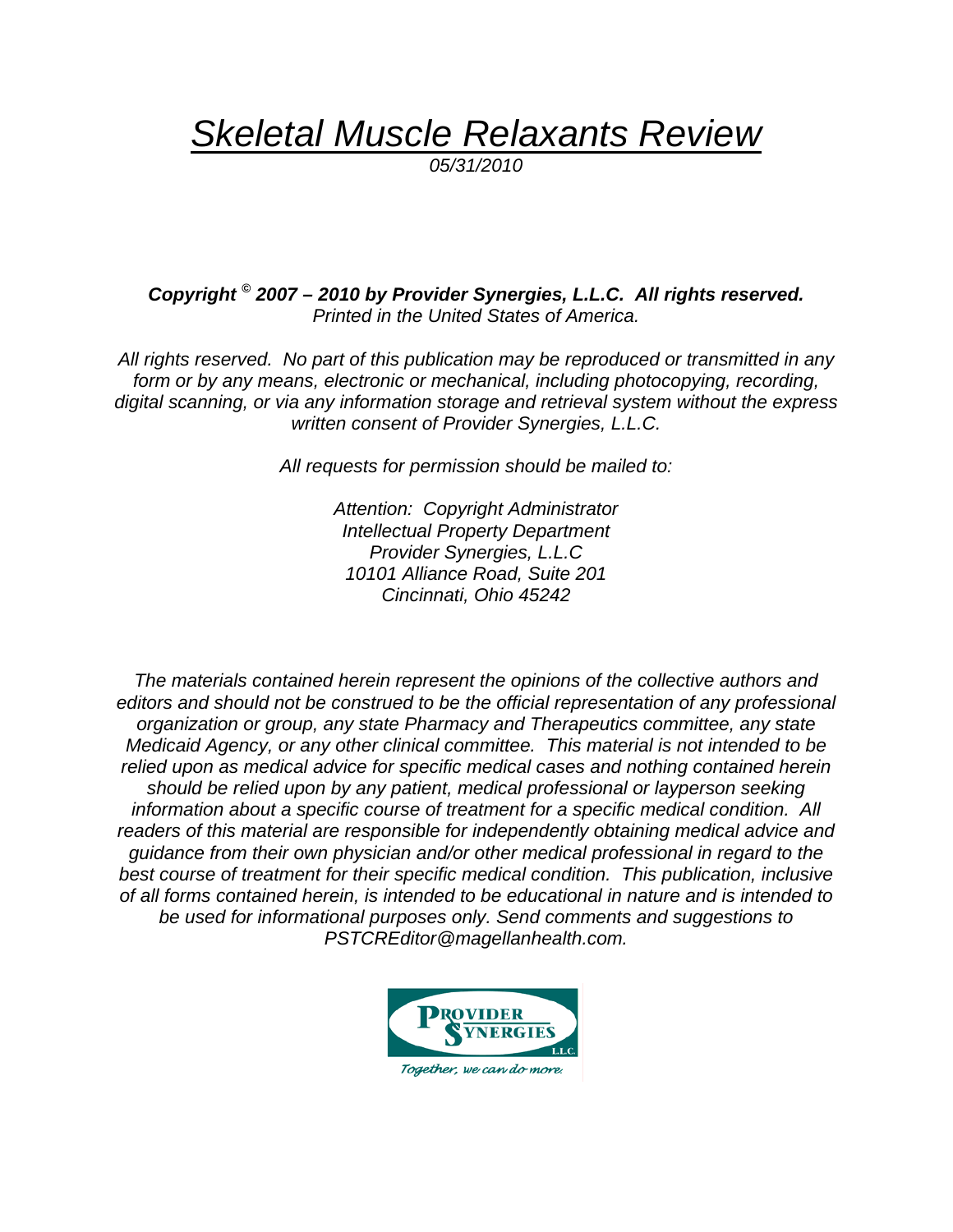# **Skeletal Muscle Relaxant Review**

### *FDA-Approved Indications*

| <b>Drug</b>                                                                 | <b>Manufacturer</b>             | <b>Indications</b>                                                                                                                                                                                |
|-----------------------------------------------------------------------------|---------------------------------|---------------------------------------------------------------------------------------------------------------------------------------------------------------------------------------------------|
| baclofen<br>$(Lioresal^{\circledR})^1$                                      | generic                         | For the alleviation of signs and symptoms of<br>spasticity resulting from multiple sclerosis,<br>particularly for the relief of flexor spasms,<br>concomitant pain, clonus, and muscular rigidity |
| carisoprodol (Soma®) <sup>2</sup>                                           | generic, Meda                   | As an adjunct to rest, physical therapy, and other<br>measures for the relief of discomfort associated                                                                                            |
| carisoprodol compound or<br>carisoprodol and aspirin <sup>3</sup>           | generic                         | with acute, painful musculoskeletal conditions                                                                                                                                                    |
| chlorzoxazone <sup>4</sup> (Parafon<br>Forte DSC)                           | generic                         |                                                                                                                                                                                                   |
| cyclobenzaprine (Flexeril®) <sup>5</sup>                                    | generic                         |                                                                                                                                                                                                   |
| cyclobenzaprine<br>(Fexmid®) <sup>6</sup>                                   | Victory Pharma                  |                                                                                                                                                                                                   |
| cyclobenzaprine ER $(Amrix^{\circledast})^7$                                | <b>Innoviant Pharm</b>          |                                                                                                                                                                                                   |
| dantrolene sodium<br>$(Dantrium^{\circledR})^{8*}$                          | generic                         | For the control of clinical spasticity resulting from<br>upper motor neuron disorders such as spinal cord<br>injury, stroke, cerebral palsy, or multiple sclerosis                                |
| metaxalone<br>(Skelaxin <sup>®</sup> ) <sup>9</sup>                         | generic                         | As an adjunct to rest, physical therapy, and other<br>measures for the relief of discomfort associated<br>with acute, painful musculoskeletal conditions                                          |
| methocarbamol (Robaxin®) <sup>10</sup>                                      | generic                         | As an adjunct to rest, physical therapy, and other<br>measures for the relief of discomfort associated<br>with acute, painful musculoskeletal conditions                                          |
| methocarbamol / aspirin <sup>11</sup>                                       | generic                         |                                                                                                                                                                                                   |
| orphenadrine citrate <sup>12</sup>                                          | generic                         | As an adjunct to rest, physical therapy, and other<br>measures for the relief of discomfort associated                                                                                            |
| orphenadrine compound or<br>orphenadrine/aspirin/<br>caffeine <sup>13</sup> | generic                         | with acute, painful musculoskeletal conditions                                                                                                                                                    |
| tizanidine (Zanaflex®) <sup>14</sup>                                        | generic, Acorda<br>Therapeutics | For the acute and intermittent management of<br>increased muscle tone associated with spasticity                                                                                                  |

\* Oral Dantrium is also indicated preoperatively to prevent or attenuate the development of signs of malignant hyperthermia in known, or strongly suspect, malignant hyperthermia susceptible patients who require anesthesia and/or surgery.

 $^{\circ}$  2007 - 2010 Provider Synergies, L.L.C. Page 1 May 2010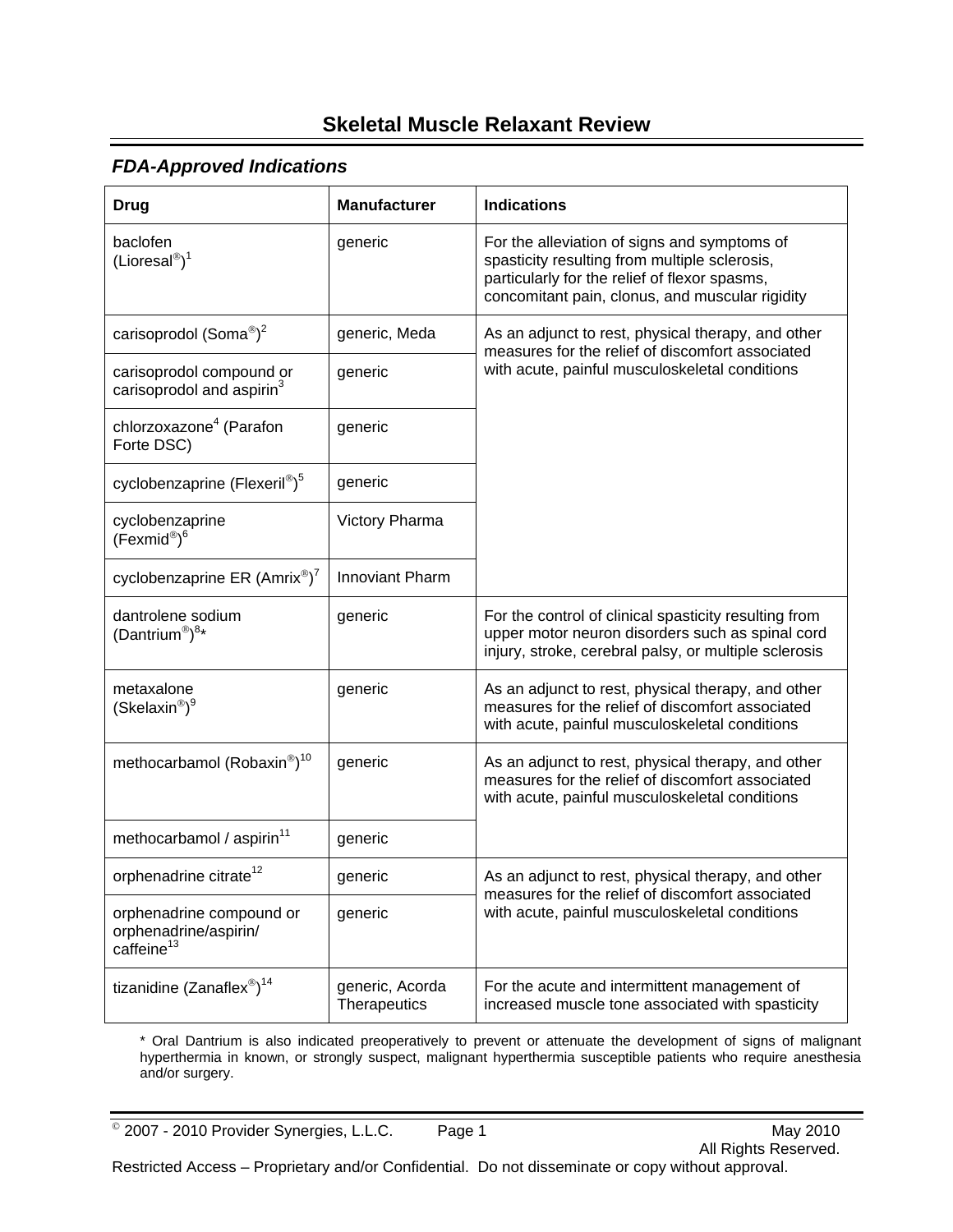#### *Overview*

Skeletal muscle relaxants are FDA-approved to treat two different types of conditions: muscular pain or spasms from peripheral musculoskeletal conditions and spasticity from upper motor neuron syndromes. Both conditions affect patients' mobility and affect independence in activities of daily living and work.

Spasticity is a condition in which muscles are continuously contracted causing stiffness or tightness which may interfere with movement and speech. It is usually caused by damage to the portion of the brain or spinal cord that controls voluntary movement. Spasticity is a major health concern and can be associated with a number of disease entities such as spinal cord injury, multiple sclerosis, traumatic brain injury, cerebral palsy, and stroke. Symptoms may include hypertonicity, clonus, exaggerated deep tendon reflexes, muscle spasms, scissoring and fixed joints. The degree of spasticity varies from mild muscle stiffness to severe, painful, and uncontrollable muscle spasms. Spasticity may cause decreased range of motion, contractures, sleep disorders, and impaired ambulation.

Common musculoskeletal conditions associated with muscle spasms include low back pain, neck pain, tension headaches, and myofascial pain syndrome. Hypertonicity and hyperreflexia are not present as with upper motor neuron syndromes. These conditions can cause significant disability and pain.

The 2005 Multiple Sclerosis Council for Clinical Practice Guidelines for spasticity management in multiple sclerosis included the oral skeletal muscle relaxant agents baclofen and tizanidine, as effective first-line treatment options.<sup>15</sup> Generally, skeletal muscle relaxants are administered orally. Baclofen can be administered intrathecally, and orphenadrine can be administered either intravenously (IV) or intramuscularly (IM). Only the oral agents are included in this review.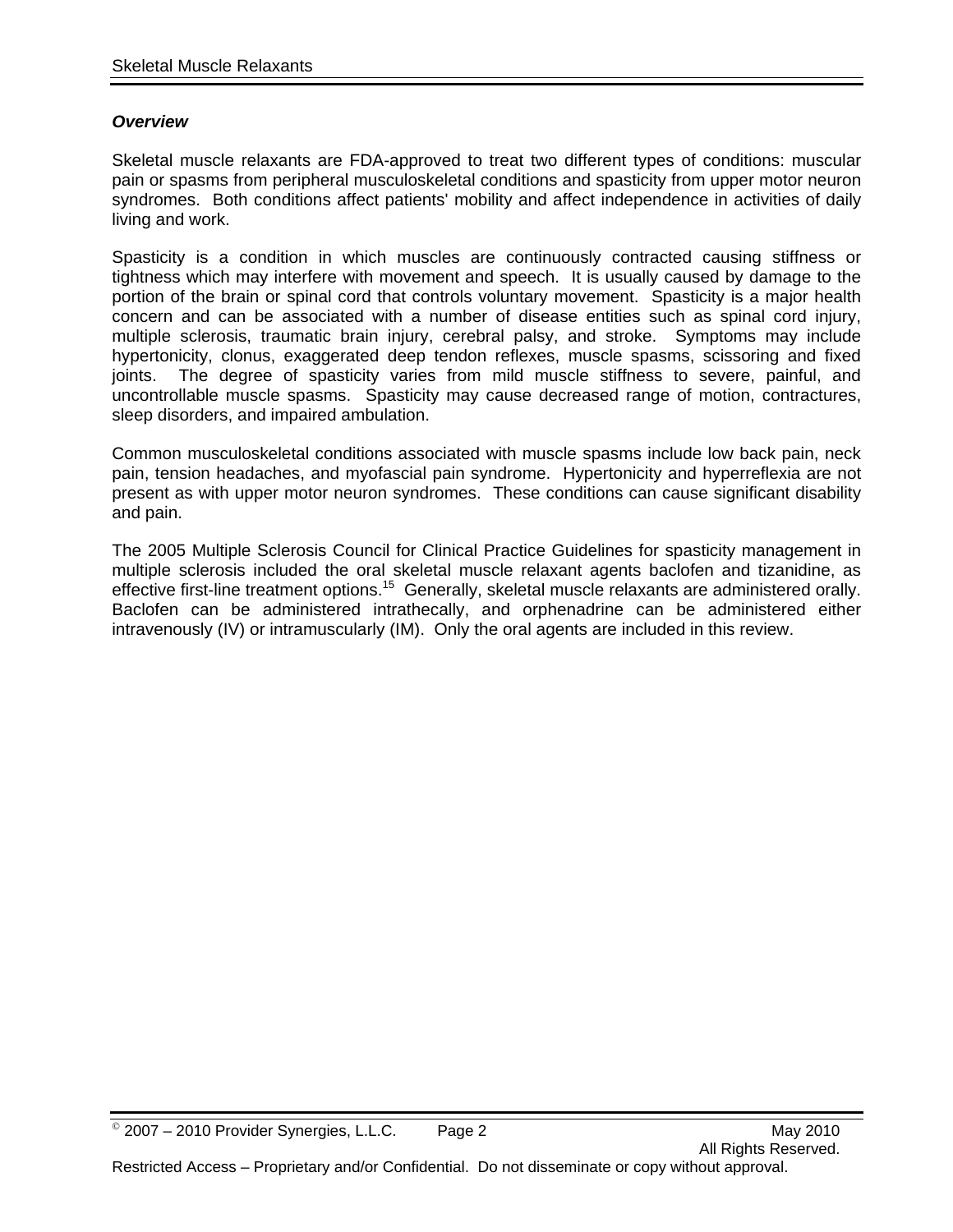# *Pharmacology*

| <b>Drug</b>                                                                                             | <b>Mechanism of Action</b>                                                                                                                                                                                                                                                                                                                                                                                                                                                                       |  |  |
|---------------------------------------------------------------------------------------------------------|--------------------------------------------------------------------------------------------------------------------------------------------------------------------------------------------------------------------------------------------------------------------------------------------------------------------------------------------------------------------------------------------------------------------------------------------------------------------------------------------------|--|--|
| baclofen<br>(Lioresal) <sup>16</sup>                                                                    | Inhibits monosynaptic and polysynaptic reflexes at the spinal level by<br>hyperpolarization of afferent terminals<br>Additionally acts at supraspinal sites<br>٠<br>Has general CNS depressant properties<br>٠                                                                                                                                                                                                                                                                                   |  |  |
| carisoprodol (Soma) <sup>17</sup>                                                                       | In animals, it produces muscle relaxation by blocking interneuronal<br>٠<br>activity in the descending reticular formation and spinal cord.                                                                                                                                                                                                                                                                                                                                                      |  |  |
| carisoprodol compound<br>or<br>carisoprodol and<br>aspirin <sup>18</sup><br>chlorzoxazone <sup>19</sup> | Carisoprodol, in animals, produces muscle relaxation by blocking<br>٠<br>interneuronal activity in the descending reticular formation and spinal<br>cord.<br>Aspirin is a non-narcotic analgesic with anti-inflammatory activity.<br>٠<br>Inhibition of prostaglandin biosynthesis appears to account for most of<br>its anti-inflammatory and for at least part of its analgesic properties.                                                                                                    |  |  |
|                                                                                                         | Acts primarily at the spinal cord level and subcortical areas of the brain,<br>٠<br>inhibiting multisynaptic reflex arcs involved in producing and maintaining<br>skeletal muscle spasm of varied etiology                                                                                                                                                                                                                                                                                       |  |  |
| cyclobenzaprine<br>(Flexeril, Fexmid) <sup>20,21</sup><br>cyclobenzaprine ER<br>(Amrix) <sup>22</sup>   | Relieves skeletal muscle spasm of local origin without interfering with<br>٠<br>muscle function<br>Ineffective in muscle spasm due to CNS disease                                                                                                                                                                                                                                                                                                                                                |  |  |
| dantrolene sodium<br>(Dantrium) $^{23}$                                                                 | In isolated nerve-muscle preparation, dantrolene produced relaxation by<br>٠<br>affecting contractile response of the skeletal muscle at a site beyond the<br>myoneural junction and directly on the muscle itself.<br>In skeletal muscle, dantrolene dissociates the excitation-contraction<br>coupling, probably by interfering with the release of calcium from the<br>sarcoplasmic reticulum.<br>Does not appear to directly affect the CNS; the extent of its indirect<br>effect is unknown |  |  |
| metaxalone (Skelaxin) <sup>24</sup><br>methocarbamol<br>(Robaxin) <sup>25</sup>                         | May be caused by general CNS depression<br>٠<br>The drug has no direct action on the contractile mechanism of striated<br>٠<br>muscle, the motor endplate, or the nerve fiber.                                                                                                                                                                                                                                                                                                                   |  |  |
| methocarbamol /<br>aspirin <sup>26</sup>                                                                | May be caused by general CNS depression<br>٠<br>Methocarbamol has no direct action on the contractile mechanism of<br>٠<br>striated muscle, the motor endplate, or the nerve fiber.<br>Aspirin is a non-narcotic analgesic with anti-inflammatory activity.<br>٠<br>Inhibition of prostaglandin biosynthesis appears to account for most of<br>its anti-inflammatory and for at least part of its analgesic properties.                                                                          |  |  |
| orphenadrine citrate <sup>27</sup>                                                                      | Acts centrally at the brain stem<br>Does not directly relax tense skeletal muscles<br>Possesses anticholinergic actions                                                                                                                                                                                                                                                                                                                                                                          |  |  |
| orphenadrine compound<br>or<br>orphenadrine/aspirin/<br>caffeine <sup>28</sup>                          | Orphenadrine acts centrally at the brain stem.<br>٠<br>Orphenadrine does not directly relax tense skeletal muscles.<br>Orphenadrine possesses anticholinergic actions.<br>Aspirin is a non-narcotic analgesic with anti-inflammatory activity.<br>٠<br>Inhibition of prostaglandin biosynthesis appears to account for most of<br>its anti-inflammatory and for at least part of its analgesic properties.<br>Caffeine increases levels of intracellular cyclic-AMP.                             |  |  |
| tizanidine (Zanaflex) <sup>29</sup>                                                                     | Agonist at alpha <sub>2</sub> -adrenergic receptor sites<br>٠<br>Reduces spasticity by increasing presynaptic inhibition of motor neurons                                                                                                                                                                                                                                                                                                                                                        |  |  |

© 2007 – 2010 Provider Synergies, L.L.C. Page 3 May 2010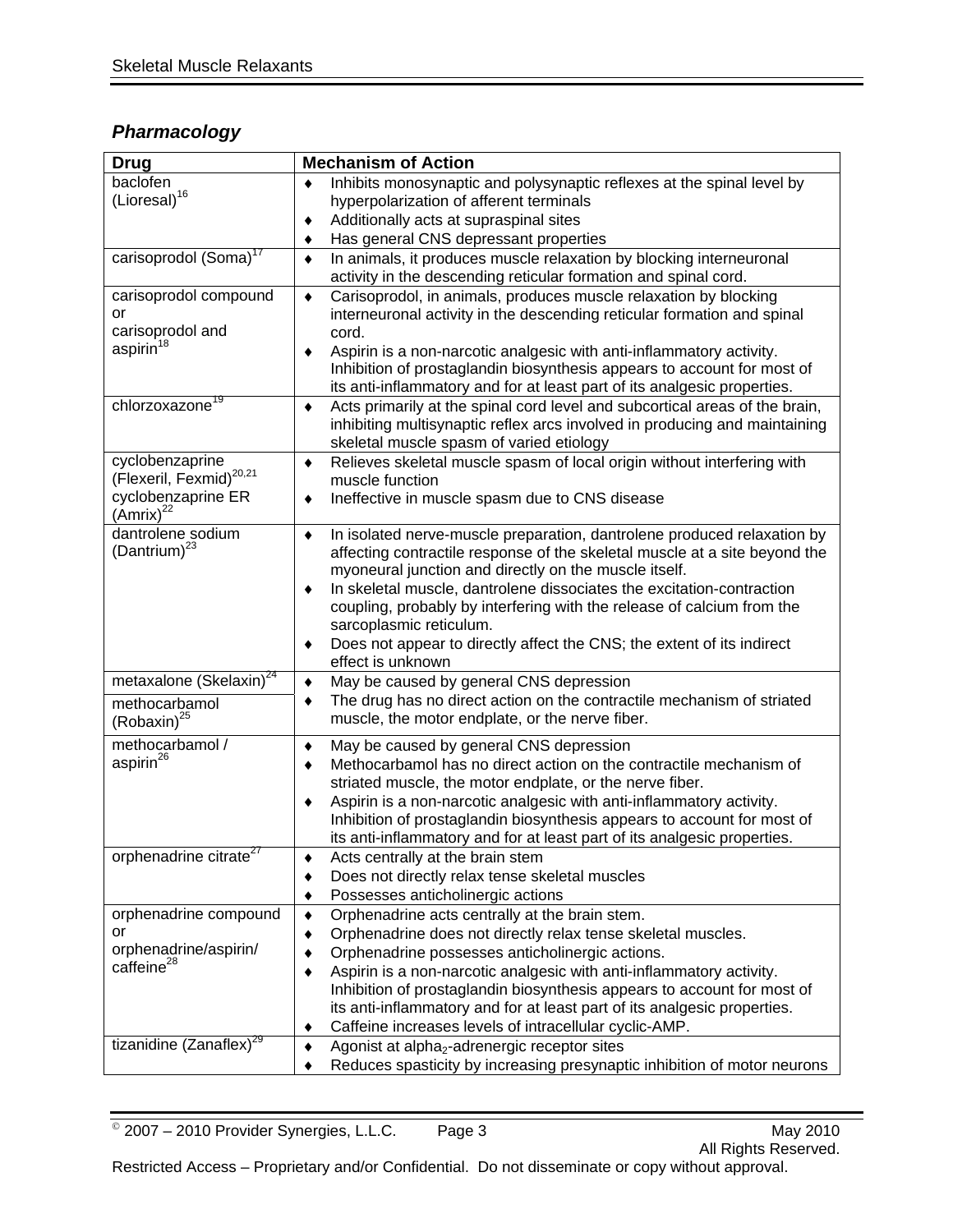### *Pharmacokinetics*

| <b>Drug</b>                                               | Half-Life (hours)                                                  | <b>Metabolites</b>                     | <b>Major Route of</b><br><b>Elimination</b> |  |
|-----------------------------------------------------------|--------------------------------------------------------------------|----------------------------------------|---------------------------------------------|--|
| baclofen<br>$(Lioresal)^{30}$                             | $2 - 4$                                                            |                                        | kidney                                      |  |
| carisoprodol<br>$(Soma)^{31}$                             | 2 (carisoprodol)<br>10 (meprobamate)                               | meprobamate                            | liver                                       |  |
| carisoprodol/<br>aspirin (Soma<br>Compound) <sup>32</sup> | 2 (carisoprodol)<br>2-4 (salicylic acid)                           | meprobamate<br>salicylic acid          | kidney and liver                            |  |
| chlorzoxazone<br>(Parafon Forte<br>$DSC)^{33}$            | 1                                                                  |                                        | kidney                                      |  |
| cyclobenzaprine<br>(Flexeril,<br>Fexmid) <sup>34,35</sup> | 18                                                                 | several metabolites                    | kidney                                      |  |
| cyclobenzaprine ER<br>$(Amrix)^{36}$                      | 32                                                                 |                                        | kidney                                      |  |
| dantrolene sodium<br>(Dantrium) <sup>37</sup>             | 8.7                                                                | 5-hydroxy dantrolene<br>acetylamino -- | kidney                                      |  |
| metaxalone<br>(Skelaxin) <sup>38</sup>                    | $8-9$                                                              |                                        | kidney                                      |  |
| methocarbamol<br>(Robaxin) <sup>39</sup>                  | $1 - 2$                                                            |                                        | kidney                                      |  |
| methocarbamol /<br>aspirin <sup>40</sup>                  | 1-2 (methocarbamol)<br>2-4 (salicylic acid)                        |                                        | kidney                                      |  |
| orphenadrine<br>citrate <sup>41</sup>                     | 14-16 (orphenadrine)<br>2-25 (8 metabolites)                       | 8 metabolites                          | kidney                                      |  |
| orphenadrine/<br>aspirin/<br>caffeine <sup>42</sup>       | 15.5<br>2-4 (salicylic acid)<br>3-7 hours (several<br>metabolites) |                                        | kidney<br>liver and kidney                  |  |
| tizanidine<br>(Zanaflex) <sup>43</sup>                    | 2.5                                                                |                                        | kidney                                      |  |

# *Contraindications/Warnings*

Dantrolene (Dantrium) labeling has a black box warning regarding a potential for hepatotoxicity.<sup>44</sup> The incidence of symptomatic hepatitis (fatal and nonfatal) reported in patients taking up to 400 mg per day is much lower than in those taking >800 mg per day. Even sporadic short courses of the higher dose levels within a treatment regimen markedly increased the risk of serious hepatic injury. Liver dysfunction, as evidenced by liver enzyme elevations, has been observed in patients exposed to the drug for varying periods of time. Overt hepatitis has been most frequently observed between the third and twelfth months of therapy. Risk of hepatic injury appears to be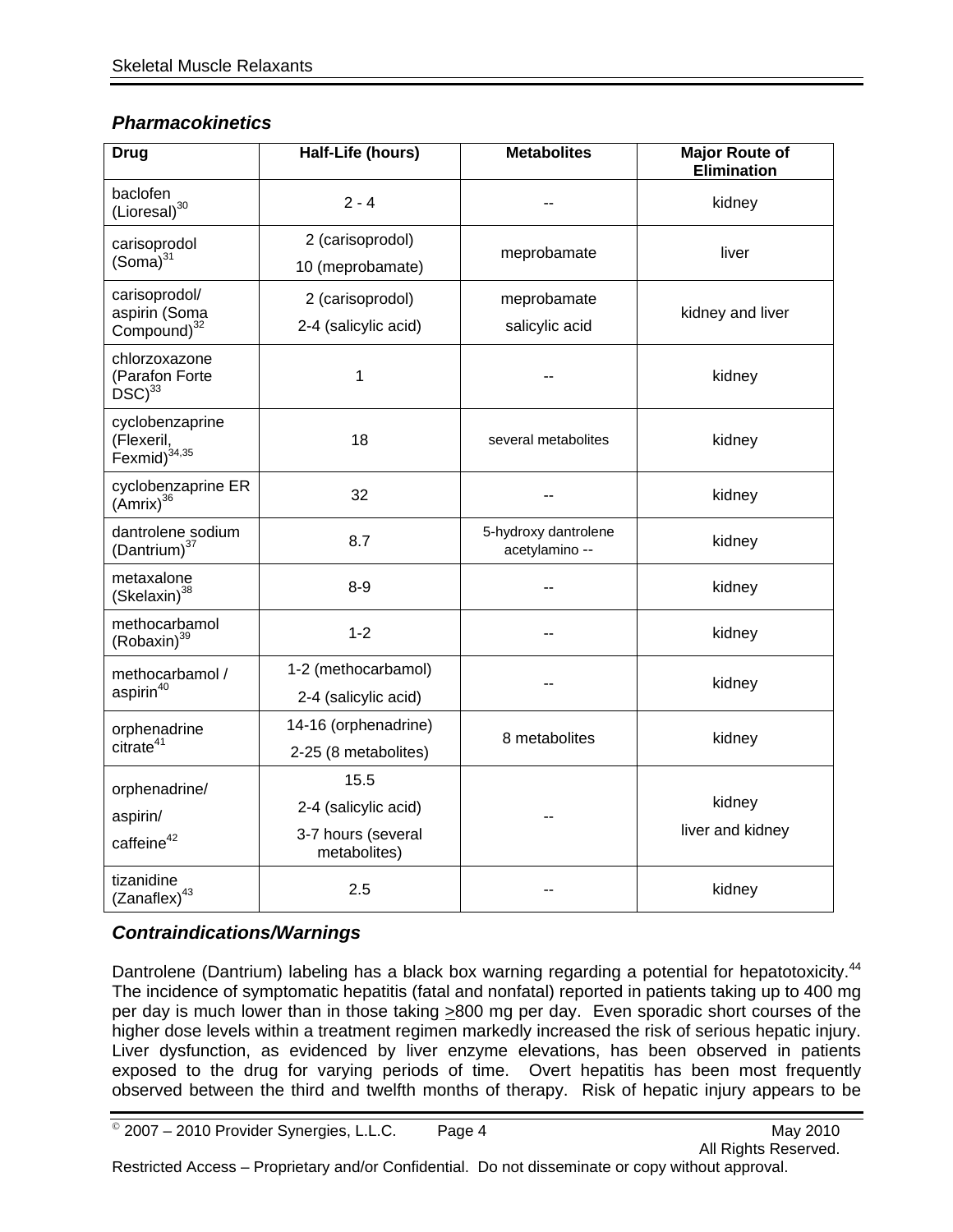greater in females, in patients >35 years of age, and in patients taking other medications in addition to dantrolene. If no observable benefit is derived from therapy after 45 days, discontinue use.

Dantrolene is not for use where spasticity is utilized to sustain upright balance/posture in ambulation or when spasticity is utilized to obtain or maintain increased function.

Baclofen (Lioresal) should be reduced slowly when discontinuing, as hallucinations and seizures have occurred on abrupt withdrawal of the drug.<sup>45</sup> In patients with epilepsy, the clinical state and electroencephalogram should be monitored at regular intervals, since deterioration in seizure control and EEG have been reported occasionally in patients taking baclofen.

Carisoprodol containing products are contraindicated in patients with a history of acute intermittent porphyria.46 The active metabolite of carisoprodol is meprobamate, a controlled substance. Post marketing cases of dependence, withdrawal and abuse have been reported with prolonged usage. Carisoprodol has sedative effects which may impair the mental and/or physical abilities needed for the performance of potentially hazardous tasks, and there have been post-marketing reports of motor vehicle accidents associated with its use.<sup>4</sup>

Rare but serious hepatocellular toxicity has been reported with the use of chlorzoxazone.<sup>48</sup>

Cyclobenzaprine (Flexeril, Fexmid, Amrix) is contraindicated in patients with hyperthyroidism, congestive heart failure, during the acute recovery phase of myocardial infarction, and in patients with arrhythmias and heart block conduction disturbances. Incidences of hyperpyretic crisis seizures and deaths have occurred in patients receiving cyclobenzaprine concomitantly with monoamine oxidase (MAO) inhibitors. Use of cyclobenzaprine in patients with moderate to severe hepatic function impairment is not recommended.<sup>49</sup> Cyclobenzaprine ER capsules (Amrix) should not be used in the elderly or in patients with hepatic impairment. Because of its atropine-like action, use cyclobenzaprine with caution in patients with a history of urinary retention, angleclosure glaucoma or increased intraocular pressure, and in patients taking anticholinergic medication.<sup>50</sup>

Metaxalone (Skelaxin) is contraindicated in drug-induced, hemolytic or other anemias, and in significantly impaired renal or hepatic function.<sup>51</sup>

Orphenadrine-containing products are contraindicated in patients with glaucoma, pyloric or duodenal obstruction, stenosing peptic ulcers, prostatic hypertrophy or obstruction of the bladder neck, and myasthenia gravis.<sup>52</sup>

Aspirin is contraindicated in patients who are hypersensitive to salicylates or nonsteroidal antiinflammatory drugs (NSAIDs), children or teenagers with influenza, chickenpox, or an acute febrile illness due to possible development of Reye's syndrome, and bleeding disorders.<sup>53</sup> Aspirin is also contraindicated in patients with a serious GI complication (e.g., bleeding, perforations, obstruction) due to aspirin use or aspirin induced asthma.<sup>54</sup>

Tizanidine (Zanaflex) is primarily metabolized by CYP1A2; therefore, concomitant use with ciprofloxacin (Cipro®) or fluvoxamine is contraindicated.55 Tizanidine occasionally causes liver injury, most often hepatocellular in type. In controlled clinical studies, approximately five percent of patients treated with tizanidine had elevations of liver function tests [alanine aminotransferase (ALT), aspartate aminotransferase (AST)] to greater than three times the upper limit of normal (or two times if baseline levels were elevated), compared with 0.4 percent in control patients. Most cases resolved rapidly upon drug withdrawal, with no reported residual problems. Tizanidine use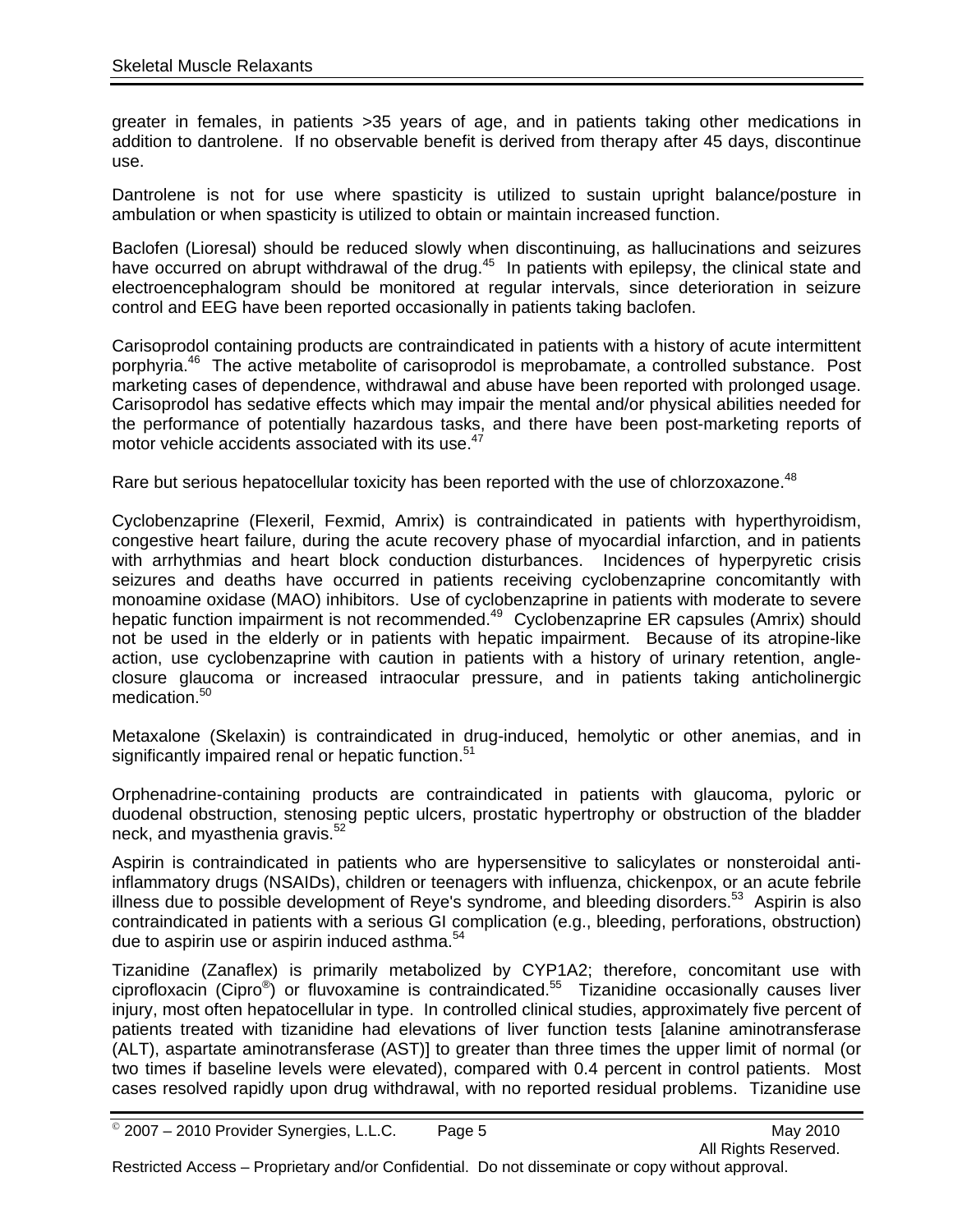has been associated with hallucinations. Upon discontinuation, especially in patients who have been receiving high doses for long periods, decrease the dose slowly to minimize the risk of withdrawal and rebound hypertension, tachycardia, and hypertonia.

### *Drug Interactions*

Caution should be used with all skeletal muscle relaxants and other CNS depressants, barbiturates, and alcohol since the sedative effects may be additive.

Cyclobenzaprine (Flexeril, Fexmid, Amrix) may have life-threatening interactions with MAO inhibitors. MAO inhibitor should be discontinued at least 14 days before starting cyclobenzaprine. Cyclobenzaprine may enhance the seizure risk in patients taking tramadol.<sup>56</sup>

Concomitant use of carisoprodol containing products with CYP2C19 inhibitors, omeprazole or fluvoxamine (Luvox<sup>®</sup>, Luvox<sup>®</sup> CR), may increase carisoprodol levels and decrease those of the active metabolite, meprobamate. The impact of these drug interactions is unknown. Coadministration of CYP2C19 inducers, such as rifampin or St. John's wort, with carisoprodolcontaining products could result in decreased exposure of carisoprodol and increased exposure of meprobamate.<sup>57</sup>

While a definite drug interaction has not yet been established, caution should be observed if dantrolene is given concomitantly with estrogen. Hepatotoxicity has occurred more often in women over 35 years of age receiving concomitant estrogen therapy. Also, plasma protein binding of dantrolene may be reduced in patients taking warfarin.<sup>58</sup>

Methocarbamol may inhibit the effect of pyridostigmine bromide. Use with caution in patients with myasthenia gravis receiving anticholinesterase agents.<sup>59</sup>

Concurrent use of orphenadrine and amantadine has been shown to increase the effect of amantadine. Therapeutic effects of haloperidol and phenothiazines have been decreased with the use of orphenadrine. Confusion, anxiety, and tremors have been reported in patients receiving propoxyphene (Darvon-N®) and orphenadrine. Dose reductions or discontinuation of one or both agents is recommended if medications are used concomitantly.<sup>60</sup>

Concomitant use of tizanidine with fluvoxamine or ciprofloxacin, potent inhibitors of CYP1A2, is contraindicated due to significant alterations of pharmacokinetic parameters of tizanidine including increased AUC, half-life, Cmax, increased oral bioavailability, and decreased plasma clearance. Because of potential drug interactions, concomitant use of tizanidine with other CYP1A2 inhibitors, such as zileuton, other fluoroquinolones, antiarrhythmic agents (amiodarone, mexiletine, propafenone, and verapamil), cimetidine, famotidine, acyclovir, and ticlopidine should be avoided. Retrospective analysis of population pharmacokinetic data following single and multiple dose administration of 4 mg tizanidine, however, showed that women concurrently taking oral contraceptives had 50 percent lower clearance of tizanidine compared to women not on oral contraceptives.<sup>61</sup>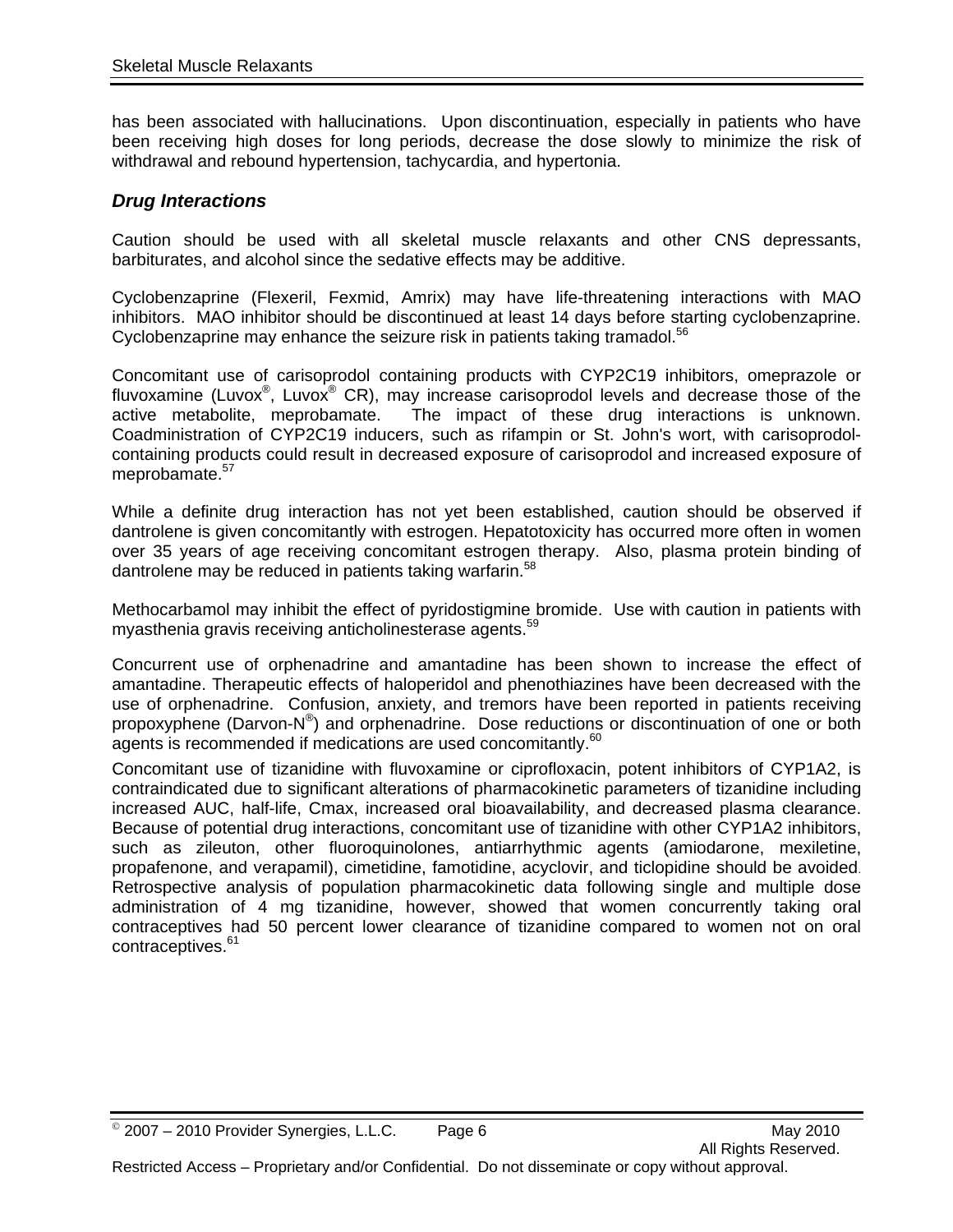# *Adverse Effects*

All skeletal muscle relaxants have a similar adverse effect profile with somnolence, dizziness, dry mouth, and asthenia being some of the most commonly reported effects. Each individual agent may also have additional adverse events based on its structure and mechanism of action.

| <b>Drug</b>                                             | <b>Asthenia</b><br>(%) | <b>Dizziness</b><br>(%) | <b>Dry Mouth</b><br>(%) | <b>Somnolence</b><br>(%) |
|---------------------------------------------------------|------------------------|-------------------------|-------------------------|--------------------------|
| baclofen (Lioresal) <sup>62</sup>                       | $5 - 15$               | $5 - 15$                | reported                | 10-63                    |
| carisoprodol (Soma) <sup>63</sup>                       | nr                     | $7 - 8$                 | nr                      | $13 - 17$                |
| carisoprodol / aspirin<br>(Soma Compound) <sup>64</sup> | nr                     | reported                | nr                      | reported                 |
| chlorzoxazone<br>(Parafon Forte DSC) <sup>65</sup>      | nr                     | reported                | nr                      | reported                 |
| cyclobenzaprine,<br>(Flexeril, Fexmid) <sup>66,67</sup> | reported               | 19                      | $21 - 32$               | 39                       |
| cyclobenzaprine ER<br>(Amrix) <sup>68</sup>             | reported               | $3-6$                   | $6 - 14$                | $1 - 2$                  |
| dantrolene (Dantrium) <sup>69</sup>                     | reported               | reported                | nr                      | reported                 |
| metaxalone (Skelaxin) <sup>70</sup>                     | nr                     | reported                | nr                      | reported                 |
| methocarbamol<br>$(Robaxin)^{71}$                       | reported               | reported                | n <sub>r</sub>          | reported                 |
| methocarbamol /<br>aspirin <sup>72</sup>                | reported               | reported                | n <sub>r</sub>          | reported                 |
| orphenadrine citrate <sup>73</sup>                      | nr                     | reported                | nr                      | reported                 |
| orphenadrine / aspirin /<br>caffeine <sup>74</sup>      | nr                     | reported                | nr                      | reported                 |
| tizanidine (Zanaflex) <sup>75</sup>                     | 78                     | 16-45                   | 88                      | 92                       |

Adverse effects data are obtained from product package information and therefore, should not be considered comparative or all inclusive. nr = not reported

Tizanidine (Zanaflex) had a five percent incidence in clinical trials of causing increased liver enzymes three times the upper limit of normal.<sup>76</sup> There have also been three deaths from hepatocellular injury in postmarketing reports.

 $^{\circ}$  2007 – 2010 Provider Synergies, L.L.C. Page 7 May 2010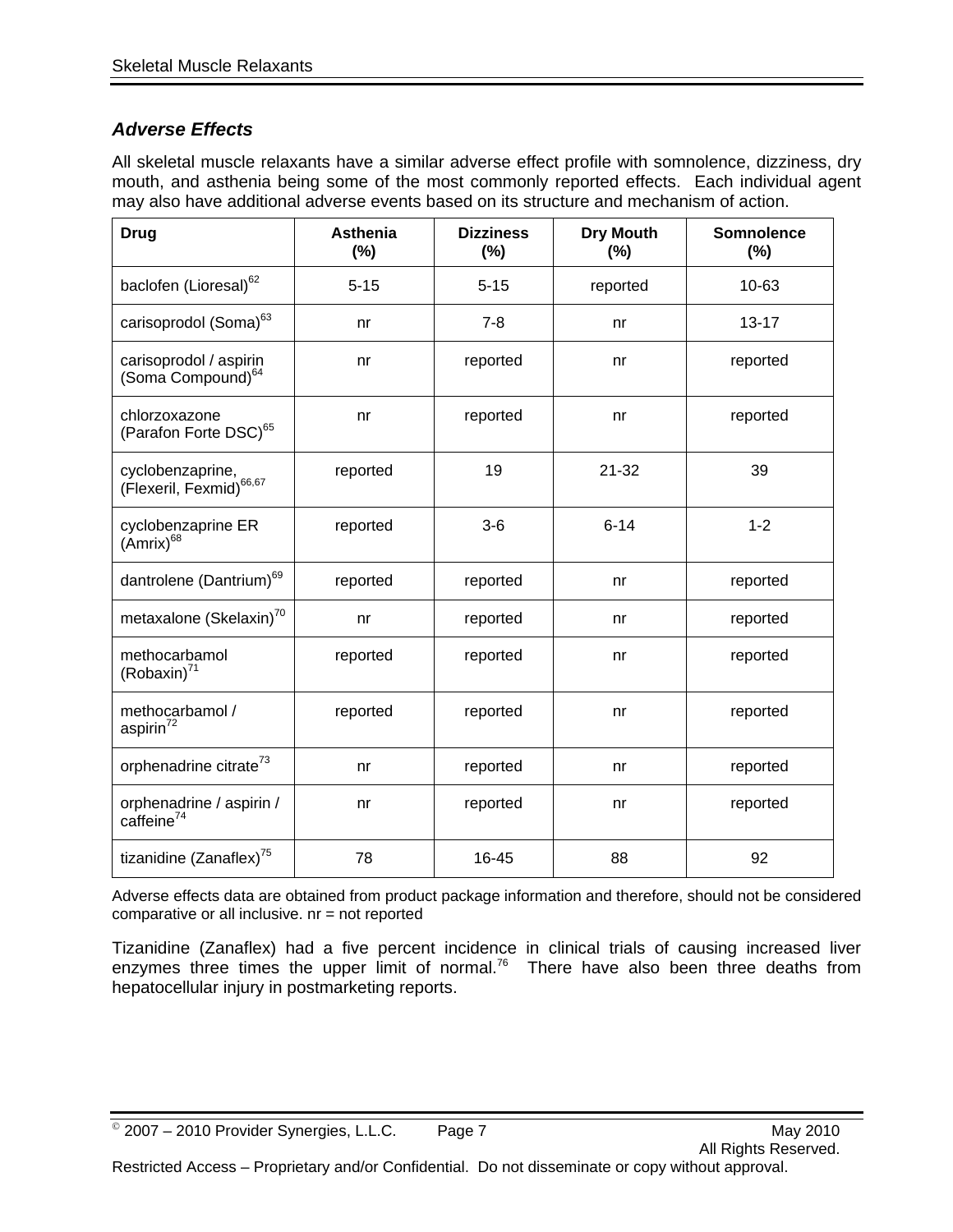### *Special Populations*

### *Pediatrics*

Safety and efficacy of carisoprodol-containing products and oral methocarbamol (Robaxin) in pediatric patients less than 16 years of age have not been established.<sup>77</sup>

Safety and efficacy of cyclobenzaprine (Flexeril, Fexmid) in pediatric patients less than 15 years of age have not been established.<sup>78</sup>

Metaxalone (Skelaxin) and baclofen (Lioresal) use in pediatric patients less than 12 years of age have not been established.<sup>79,80,81</sup>

Safety and efficacy of dantrolene sodium (Dantrium) in pediatric patients less than five years of age have not been established.<sup>82</sup>

There are no well-controlled studies of safety and efficacy of tizanidine (Zanaflex), cyclobenzaprine ER (Amrix), chlorzoxazone, or orphenadrine-containing products in children.<sup>83</sup>

Aspirin-containing products are contraindicated in children or teenagers with influenza, chickenpox, or an acute febrile illness due to possible development of Reye's syndrome.<sup>84</sup>

#### *Pregnancy*

Cyclobenzaprine is Pregnancy Category B while baclofen, carisoprodol, chlorzoxazone, dantrolene, orphenadrine, and tizanidine are Pregnancy Category C. 85,86,87

Safety of metaxalone has not been established with regard to possible adverse reactions on fetal development.<sup>88</sup>

Aspirin is Pregnancy Category D. Avoid aspirin use one week prior to and during labor and delivery because it can result in excessive blood loss at delivery. Prolonged gestation and prolonged labor due to prostaglandin inhibition have been reported.

| Drug                                                     | <b>Initial Dose</b>                                                                                             | <b>Maximum Daily</b><br><b>Dose</b> | <b>Availability</b>      |
|----------------------------------------------------------|-----------------------------------------------------------------------------------------------------------------|-------------------------------------|--------------------------|
| baclofen (Lioresal) <sup>89</sup>                        | 5 mg three times daily; may be<br>increased by 5 mg/dose every<br>three days as needed to a max of<br>80 mg/day | 80 mg                               | 10, 20 mg tablets        |
| carisoprodol<br>$(Soma)*^{90}$                           | 250 mg to 350 mg three or four<br>times daily; take the last dose at<br>bedtime                                 | $1,400 \,\mathrm{mg}$               | 250, 350 mg tablets      |
| carisoprodol / aspirin<br>(Soma Compound) <sup>*91</sup> | 200 mg/325 mg four times daily                                                                                  | 1,600 mg/<br>2,600 mg               | 200 mg/325 mg<br>tablets |
| chlorzoxazone<br>(Parafon<br>Forte<br>$DSC)^{92}$        | 250 mg to 750 mg three or four<br>times daily                                                                   | 750 mg three or<br>four times daily | 500 mg tablets           |

### *Dosages*

\*Recommended for short-term usage (two to four weeks) because of the lack of evidence of effectiveness for long term usage.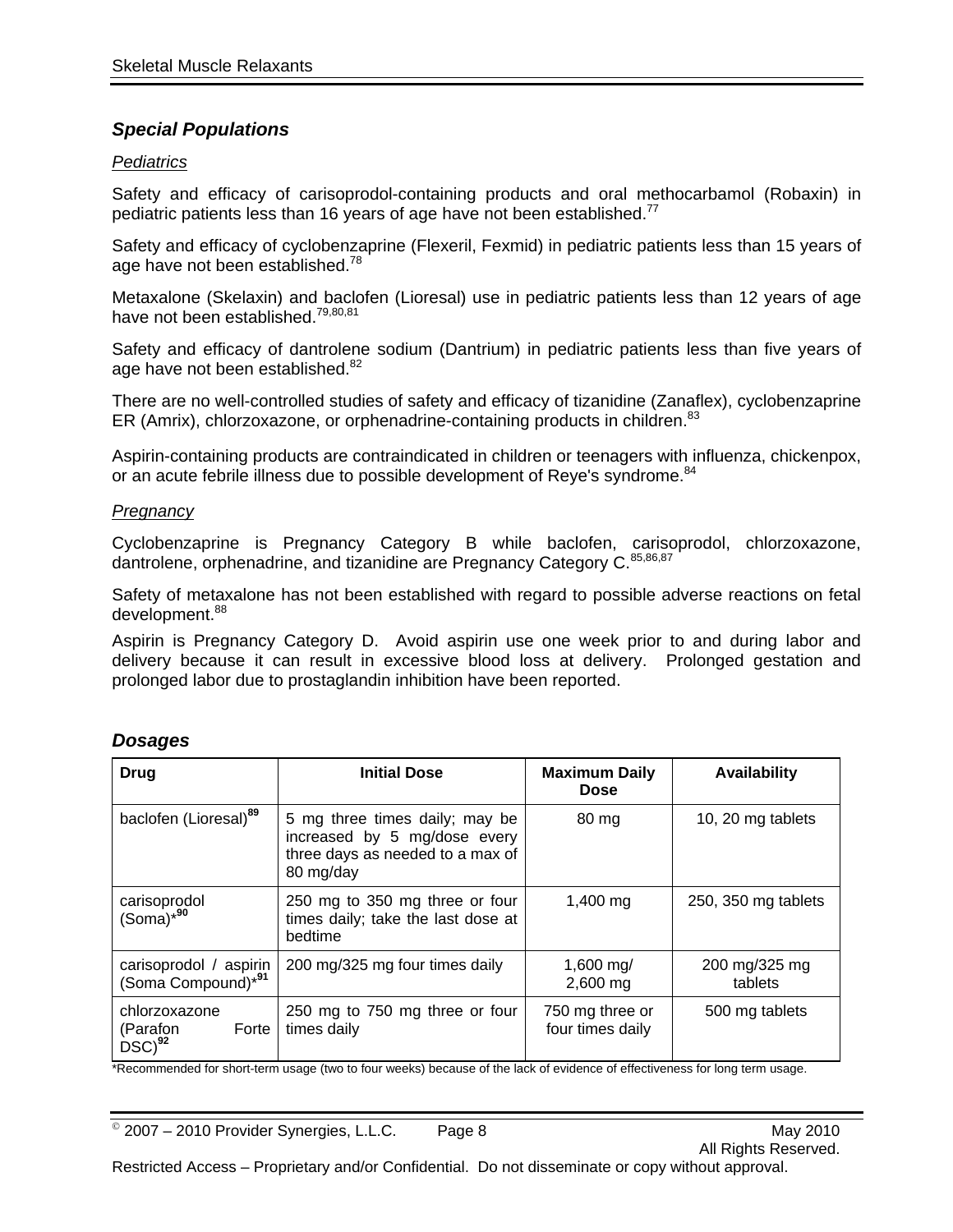# *Dosages (continued)*

| <b>Drug</b>                                         | <b>Initial Dose</b>                                                                                                                                                                                                       | <b>Maximum Daily</b><br><b>Dose</b> | <b>Availability</b>                                                                |
|-----------------------------------------------------|---------------------------------------------------------------------------------------------------------------------------------------------------------------------------------------------------------------------------|-------------------------------------|------------------------------------------------------------------------------------|
| cyclobenzaprine<br>(Flexeril)*93'                   | 5 mg three times daily, may<br>increase to 10 mg three times<br>daily                                                                                                                                                     | 30 mg                               | 5, 10 mg tablets                                                                   |
| cyclobenzaprine<br>$(Fermid)^{94}$                  | 7.5 mg three times daily                                                                                                                                                                                                  |                                     | 7.5 mg tablet                                                                      |
| cyclobenzaprine ER<br>$(Amrix)*^{95}$               | 15 mg daily, may increase to 30<br>mg daily                                                                                                                                                                               |                                     | 15, 30 mg capsules                                                                 |
| dantrolene<br>(Dantrium) <sup>96</sup>              | Initial dose 25 mg every day;<br>increase at 4 to 7 day intervals to<br>25 mg twice daily to 4 times daily,<br>up to max 100 mg twice daily to 4                                                                          | 400 mg                              | 25, 50, 100 mg<br>capsules                                                         |
|                                                     | times daily if necessary.<br>Maintain each dosage level for<br>four to seven days to determine<br>response.                                                                                                               |                                     |                                                                                    |
| metaxalone<br>(Skelaxin) <sup>97</sup>              | 800 mg three or four times daily                                                                                                                                                                                          |                                     | 800 mg tablet                                                                      |
| methocarbamol<br>(Robaxin) <sup>98</sup>            | methocarbamol 500 mg tablets:<br>Initial dosage: 3 tablets four<br>times a day.<br>Maintenance dosage: 2 tablets<br>four times a day.                                                                                     | 8 g                                 | 500, 750 mg tablets                                                                |
|                                                     | methocarbamol 750 mg tablets:<br>Initial dosage: 2 tablets four<br>times a day.<br>Maintenance dosage: 1 tablet<br>every 4 hours or 2 tablets three<br>times a day.                                                       |                                     |                                                                                    |
| methocarbamol /<br>aspirin <sup>99</sup>            | two tablets four times daily                                                                                                                                                                                              | 12 tablets                          | 325 mg/400 mg<br>tablets                                                           |
| orphenadrine<br>citrate <sup>100</sup>              | 100 mg twice daily                                                                                                                                                                                                        |                                     | 100 mg, 100 mg ER<br>tablets                                                       |
| orphenadrine / aspirin<br>/ caffeine <sup>101</sup> | low strength: one to two tablets<br>three to four times daily<br>high strength: a half or whole<br>tablet three to four times daily                                                                                       |                                     | orphenadrine/aspirin/<br>caffeine:<br>25/385/30 mg tablets<br>50/770/60 mg tablets |
| tizanidine<br>(Zanaflex) <sup>102</sup>             | 4 mg daily, increase dose by<br>2-4 mg gradually, repeat dose<br>every six to eight hours. Target<br>dose is 8 mg three times daily.<br>upogo (two to four wooke) because of the look of ovidence of effectiveness for lo | 36 mg                               | 4 mg tablets<br>2, 4, 6 mg capsules                                                |

\*Recommended for short-term usage (two to four weeks) because of the lack of evidence of effectiveness for long term usage.

© 2007 – 2010 Provider Synergies, L.L.C. Page 9 May 2010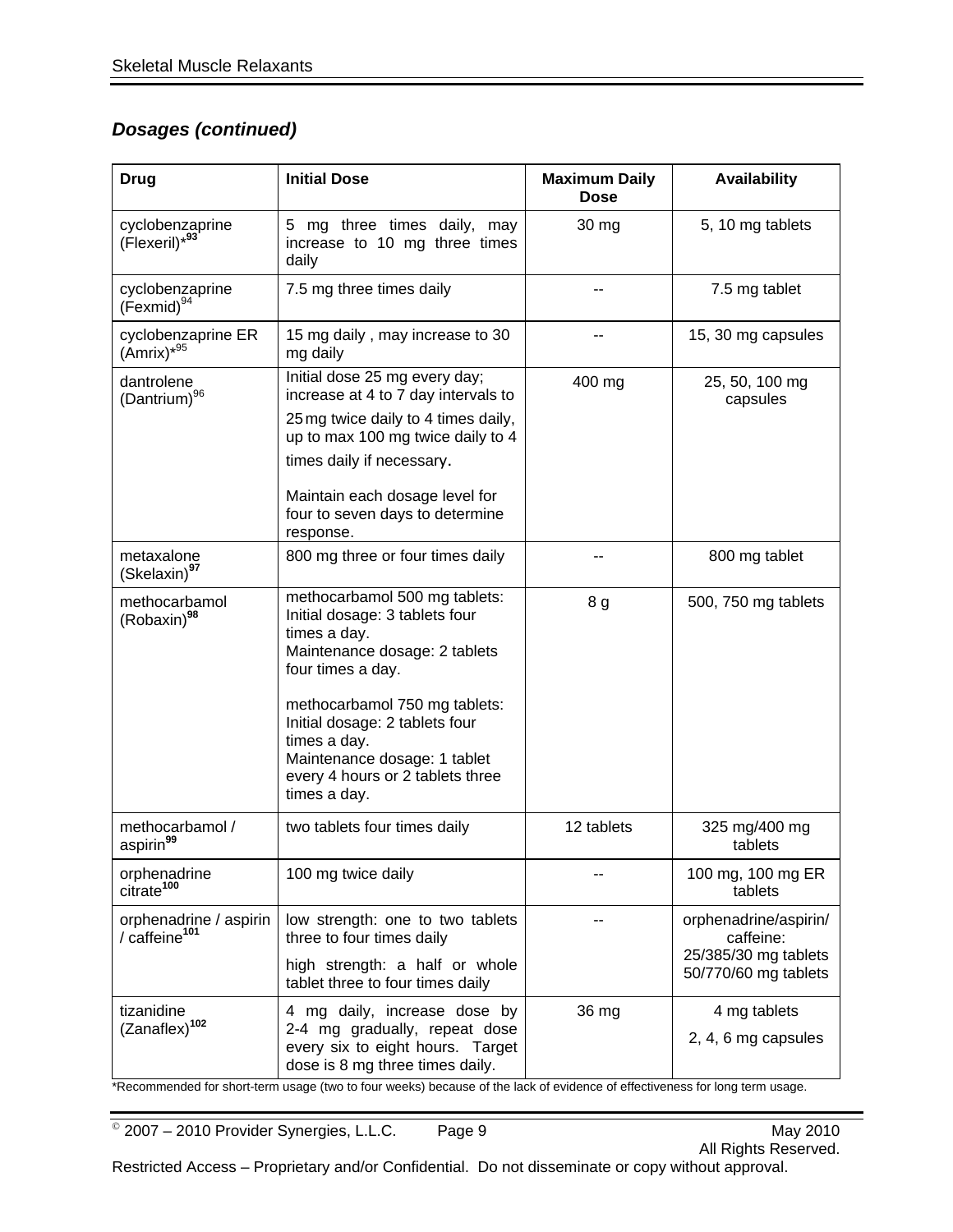### *Clinical Trials*

### Search Strategy

Articles were identified through searches performed on PubMed and review of information sent by manufacturers. Search strategy included the FDA-approved use of all drugs in this class. Randomized, controlled, comparative trials published in the last 20 years are considered the most relevant in this category. Studies included for analysis in the review were published in English, performed with human participants, and randomly allocated participants to comparison groups. In addition, studies must contain clearly stated, predetermined outcome measure(s) of known or probable clinical importance, use data analysis techniques consistent with the study question, and include follow-up (endpoint assessment) of at least 80 percent of participants entering the investigation. Despite some inherent bias found in all studies including those sponsored and/or funded by pharmaceutical manufacturers, the studies in this therapeutic class review were determined to have results or conclusions that do not suggest systematic error in their experimental study design. While the potential influence of manufacturer sponsorship/funding must be considered, the studies in this review have also been evaluated for validity and importance.

Two consistent limitations appear throughout the controlled studies that have been conducted: the lack of quantitative and sensitive functional assessment and the lack of comparative trials between different agents.<sup>103</sup> In the majority of trials in which meaningful functional assessment was included, the study drug failed to improve function, even though the antispastic action was significant. Placebo-controlled trials of virtually all major centrally acting antispastic agents have shown that sedation, reduction of global performance, and muscle weakness are frequent adverse effects.

### carisoprodol (Soma) and placebo

In a double-blind, multicenter, randomized, placebo-controlled trial, 562 patients were evaluated for efficacy and safety of carisoprodol in the treatment of acute lower back muscle spasm for seven days.<sup>104</sup> Patients were given carisoprodol (n=277) 250 mg three times daily and at bedtime for seven days or placebo (n=285). Carisoprodol was significantly more effective than placebo for patient-rated global impression of change (2.24 versus 1.70; p<0.0001) and patient-rated relief from starting backache (1.83 versus 1.12; p<0.0001). Patients experienced clinical improvement with or without sedation. Onset of moderate or marked improvement was three days with carisoprodol compared to six days with placebo (p<0.0001). No patient discontinued treatment with carisoprodol because of drowsiness. No serious adverse events or clinically significant effects on laboratory values or vital signs were seen in either group.

#### cyclobenzaprine (Flexeril) and placebo

In two double-blind, placebo-controlled trials, adult patients with acute painful muscle spasm of the lumbar or cervical region were randomized to receive cyclobenzaprine 2.5 mg, 5 mg, 10 mg, or placebo for a total of seven days.<sup>105</sup> Study 1 used cyclobenzaprine 5 mg, 10 mg, or placebo, and study 2 used cyclobenzaprine 2.5 mg, 5 mg, or placebo. A total of 1,405 patients with a mean age of 42 years were treated. Approximately 89 percent of patients were Caucasian. A total of 737 patients had low back pain, and 668 patients had neck pain. On day seven, significantly more patients receiving cyclobenzaprine 5 mg and 10 mg three times a day had higher mean efficacy score compared with placebo, while cyclobenzaprine 2.5 mg three times a day was not significantly more effective than placebo. Cyclobenzaprine 5 mg was as effective as Cyclobenzaprine 5 mg was as effective as

 $^{\circ}$  2007 – 2010 Provider Synergies, L.L.C. Page 10 May 2010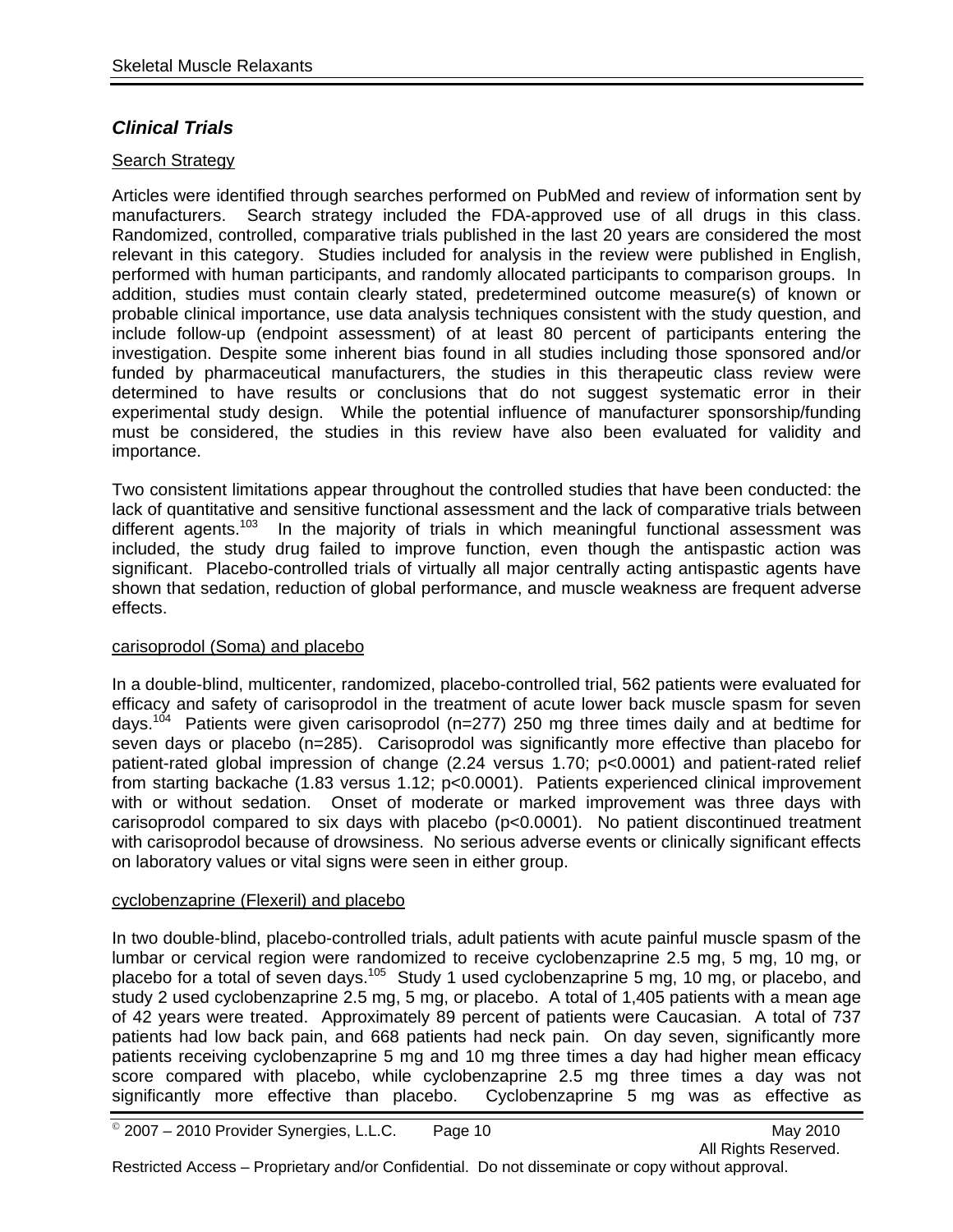cyclobenzaprine 10 mg but was associated with less sedation.

### tizanidine (Zanaflex) and baclofen (Lioresal)

An early double-blind trial compared tizanidine with baclofen in 40 patients with severe disabilities related to multiple sclerosis.<sup>106</sup> Patients were randomized to either treatment for six weeks. The mean dose was 23 mg for tizanidine and 59 mg for baclofen. Similar antispastic effects were observed between the two treatments. Adverse effects of both drugs included sleepiness, muscular weakness, and dry mouth. Sudden discontinuations of either drug resulted in a transient increase in spasticity in approximately half of the patients.

A double-blind study enrolled 100 patients with multiple sclerosis with chronic spasticity to compare the effectiveness of tizanidine and baclofen.<sup>107</sup> Patients were randomized to daily doses of tizanidine 6 mg or baclofen 15 mg. Doses were titrated upward during the first two weeks of therapy to a daily maximum of tizanidine 24 mg or baclofen 60 mg. Optimal doses were administered for six weeks. Efficacy and tolerability were evaluated after two and eight weeks. Both drugs improved functional status of patients in 80 percent (tizanidine) and 76 percent (baclofen) of patients (p=NS). The antispastic efficacy of tizanidine was greater after eight weeks than after two weeks, whereas the efficacy of baclofen decreased slightly with time. Both drugs showed good overall tolerability in more than 60 percent of patients.

Thirty patients with spasticity due to cerebrovascular lesions were enrolled in a double-blind study to compare the efficacy and tolerability of tizanidine and baclofen.<sup>108</sup> Titration occurred over a twoweek period for each patient. Maximum doses were tizanidine 20 mg per day and baclofen 50 mg per day. Efficacy and tolerability were assessed monthly, initially, then bimonthly during the 50 week maintenance phase. Both drugs improved the symptoms of spasticity with 87 percent of patients showing an improvement in excessive muscle tone (p<0.01) in the tizanidine group and 79 percent of patients in the baclofen group (p<0.01). Adverse effects were mild and transient with tizanidine, and no patients discontinued therapy. Three patients discontinued baclofen due to severe adverse effects. There were no statistically significant differences between the two drugs.

### *Meta-analysis*

A comprehensive comparative systematic review of the skeletal muscle relaxants was completed in 2004.<sup>109</sup> A total of 101 randomized trials were included from MEDLINE, Cochrane Library, and Embase searches through January 2003. The purpose of the meta-analysis was to determine if there was evidence that one or more skeletal muscle relaxants is superior to others in efficacy or safety. Of all the randomized trials, none were rated good quality; all studies were poor to fair quality. Populations included adults and pediatric patients with spasticity or a musculoskeletal syndrome. It included the following oral drugs classified as skeletal muscle relaxants: baclofen, carisoprodol (Soma), chlorzoxazone, cyclobenzaprine, dantrolene (Dantrium), metaxalone (Skelaxin), methocarbamol (Robaxin), orphenadrine, and tizanidine (Zanaflex). There is fair evidence that baclofen, tizanidine, and dantrolene are effective compared to placebo in patients with spasticity (primarily multiple sclerosis). There is fair evidence that baclofen and tizanidine are roughly equivalent for efficacy in patients with spasticity, but insufficient evidence to determine the efficacy of dantrolene compared to baclofen or tizanidine. Also, fair evidence supports that the overall rate of adverse effects between tizanidine and baclofen are similar. However, tizanidine is associated with more dry mouth, and baclofen is associated with more weakness. Furthermore, there is fair evidence that cyclobenzaprine, carisoprodol, orphenadrine, and tizanidine are effective compared to placebo in patients with musculoskeletal conditions (primarily acute back or neck pain). The review concluded that there was insufficient evidence to determine the relative efficacy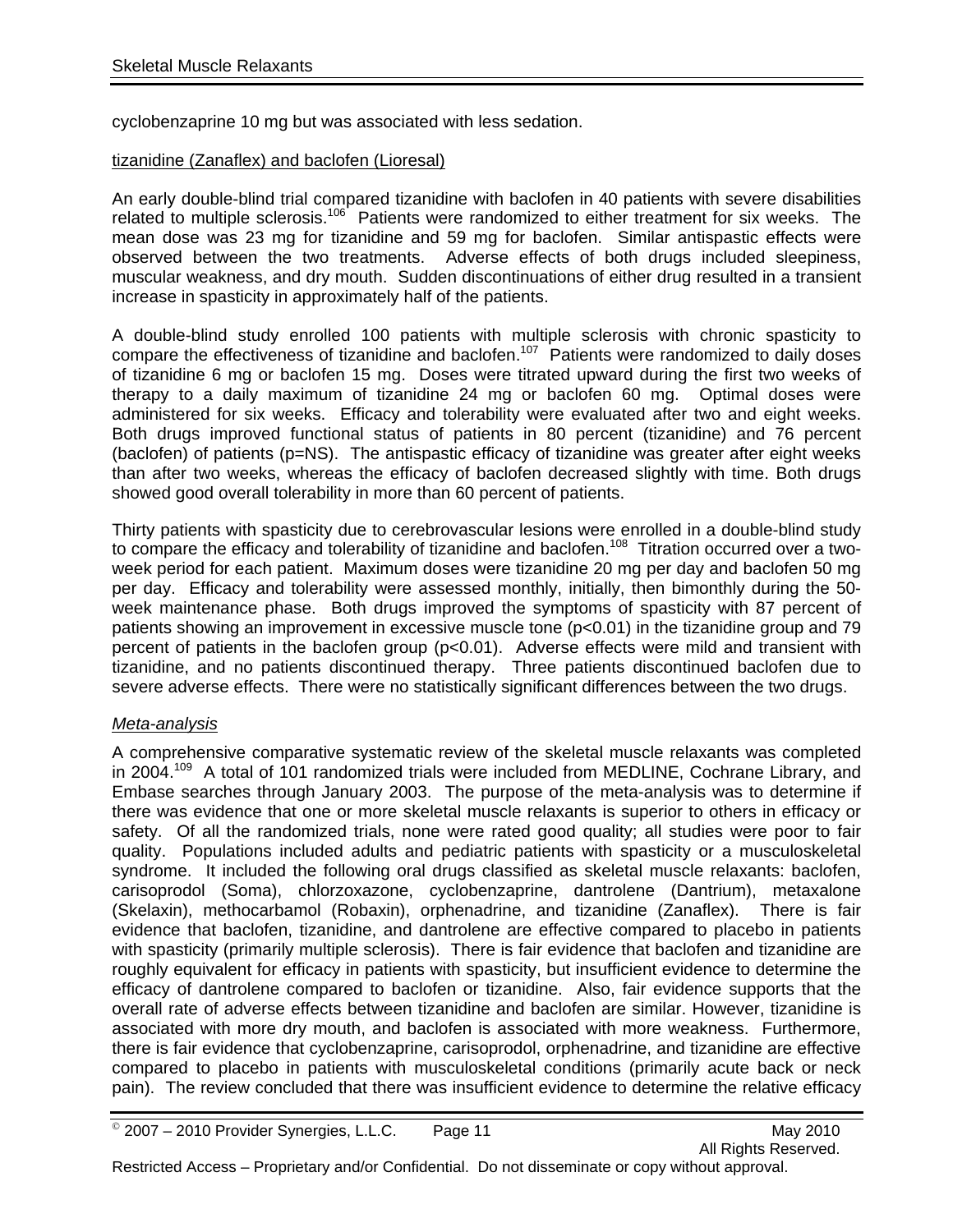or safety of cyclobenzaprine, carisoprodol, orphenadrine, tizanidine, metaxalone, methocarbamol, and chlorzoxazone.

#### *Summary*

Skeletal muscle relaxants consist of both antispasticity and antispasmodic agents, a distinction often overlooked. The antispasticity agents, such as baclofen, tizanidine, and dantrolene, aid in reducing muscle hypertonicity and involuntary jerks. Antispasmodic agents, such as carisoprodol, cyclobenzaprine, metaxalone, and methocarbamol are primarily used to treat musculoskeletal conditions.

Very few comparative studies are available for the skeletal muscle relaxants. Studies are generally not considered of good quality. Overall, there are not enough data to support that the skeletal muscle relaxants have different efficacy or safety. For these agents, the efficacy of the skeletal muscle relaxants is often impacted by the level of adverse effects; therefore, agents must be titrated to produce acceptable benefits while minimizing adverse effects.

### *References*

- 2 Soma [package insert]. Somerset, NJ; Meda Pharmaceuticals; October 2009.
- <sup>3</sup> Carisoprodol compound. online.factsandcomparisions.com. Accessed on May 18, 2010.
- Parafon forte [package insert].Raritan, NJ; Ortho McNeil; August 2000.
- <sup>5</sup> Flexeril [package insert]. http://www.accessdata.fda.gov/drugsatfda\_docs/label/2003/017821s045lbl.pdf., Accessed on May 18, 2010.<br><sup>6</sup> Formid Jacokage insert]. See Diogo, CA: Victory Phermocouticels: October 2007.
- <sup>6</sup> Fexmid. [package insert]. San Diego, CA; Victory Pharmaceuticals; October 2007.
- Amrix [package insert]. Frazer, PA; Cephalon; December 2008.
- <sup>8</sup> Dantrium [package insert]. Mason, OH; Proctor & Gamble Pharmaceuticals; September 2002.
- 
- 
- 
- 
- 
- 
- <sup>9</sup> Skelaxin [package insert]. Bristol, TN; King Pharmaceuticals; April 2008.<br><sup>10</sup> Robaxin [package insert]. Milwaukee, WI; Schwarz Pharma; February 2003.<br><sup>11</sup> Methocarbamol with aspirin. online.factsandcomparisions.com. A
- 
- 
- 
- 
- Treatment in Multiple Sciences: J. Spinal Cord Medicine. 2006; 28(2)<br>
"" Loresal package insert]. Smarten, NJ, Movaris; April 1998.<br>
"" Groma package insert]. Smarten for the facts and<br>
"Caristoprodol compound. online fact
- 
- 
- 
- 
- 
- 
- 
- 
- 
- 
- 
- 
- 
- 
- 
- 
- 
- 
- 
- 
- 
- 
- 
- 

 $^{\circ}$  2007 – 2010 Provider Synergies, L.L.C. Page 12 May 2010

<sup>&</sup>lt;sup>1</sup> Lioresal [package insert]. East Hanover, NJ; Novartis; April 1998.<br><sup>2</sup> Some [package insert]. Somerast, NJ: Mode Pharmacouticele: Oc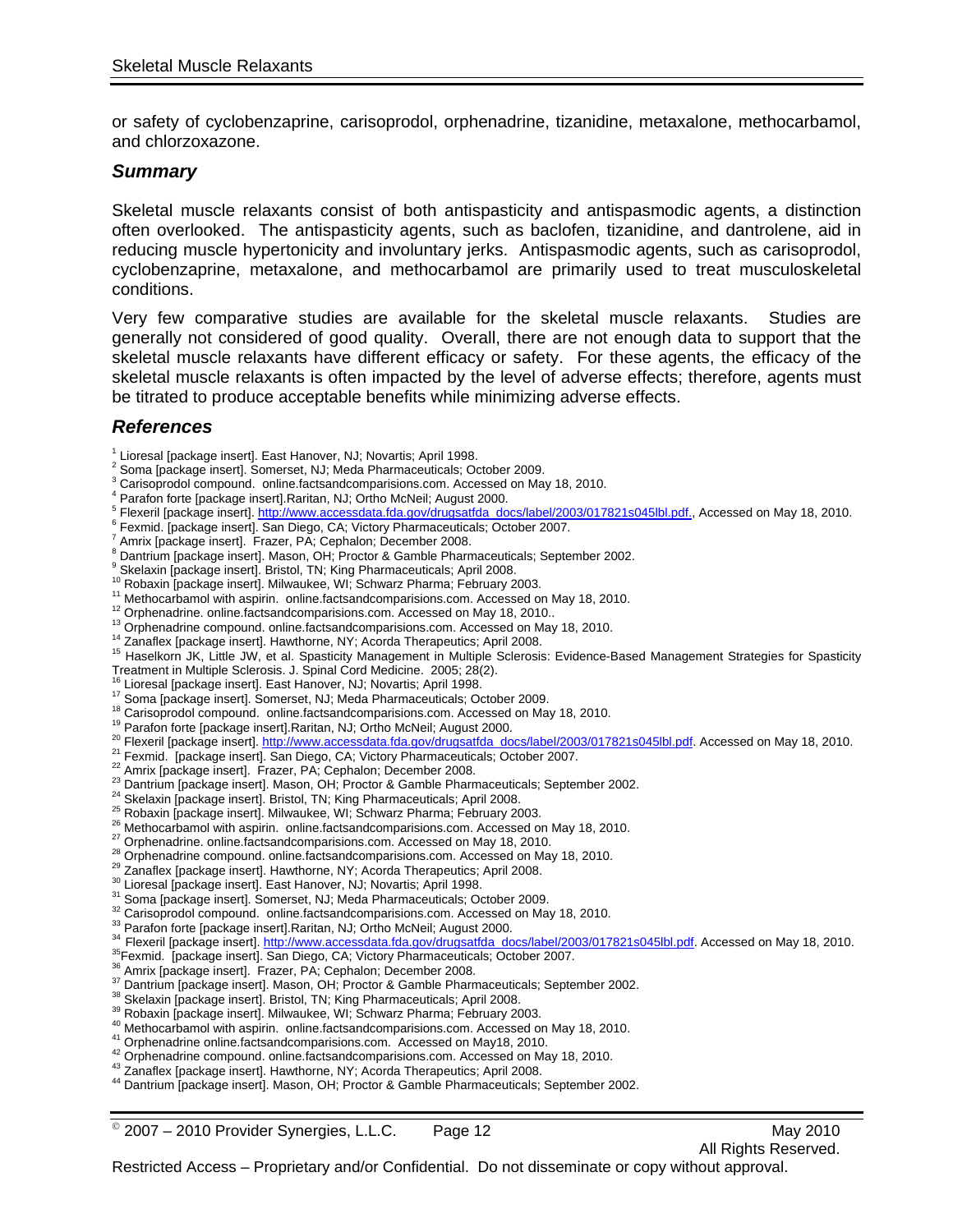- 
- 
- 
- 
- 
- 
- 
- 
- 
- <sup>45</sup> Lioresal [package insert]. East Hanover, NJ; Novartis; April 1998.<br>
<sup>46</sup> Soma [package insert]. Somerset, NJ; Meda Pharmaceuticals; October 2009.<br>
<sup>47</sup> Soma [package insert]. Somerset, NJ; Meda Pharmaceuticals; Octob Accessed on May 20,2010.
- 
- 
- 
- 
- 
- 
- 
- 
- 
- 
- 
- <sup>32</sup> Zanates (packing resert) Haubunne, NY, Acorda Therapedias, April 2005.<br><sup>2</sup> Zanates (packing resert) Haubunne, NY, Acorda Therapedias, April 2005.<br><sup>2</sup> Theoria [packing resert] Milesuary accounts/interaction 2003.<br><sup>2</sup> T
- 
- 
- 
- 
- 
- 
- 
- 
- 
- 
- 
- 
- 
- 
- 
- 
- 
- 
- 
- 
- 
- 
- 
- 
- 
- 
- 
- 
- 
- 
- 
- 
- 
- 
- 
- 

treatments. Muscle Nerve Suppl. 1997; 6:S92-S120.<br><sup>104</sup> Ralph L, Look M, et al. Double-blind, placebo-controlled trial of carisoprodol 250 mg tablets in the treatment of acute lower-back spasm. Curr Med Res Opin. 2008; 24(2):551-8.

drug tizanidine compared with baclofen. Acta Neurol Scand. 1987; 75(3):190-4.

 $^{\circ}$  2007 – 2010 Provider Synergies, L.L.C. Page 13 May 2010

All Rights Reserved.

<sup>105</sup> Borenstein DG, Korn S. Efficacy of a low-dose regimen of cyclobenzaprine hydrochloride in acute skeletal muscle spasm: results of two placebo-controlled trials. Clin Ther. 2003; 25(4):1056-73.<br><sup>106</sup> Stien R, Nordal HJ, Oftedal SI, et al. The treatment of spasticity in multiple sclerosis: a double-blind clinical trial of a new anti-spastic